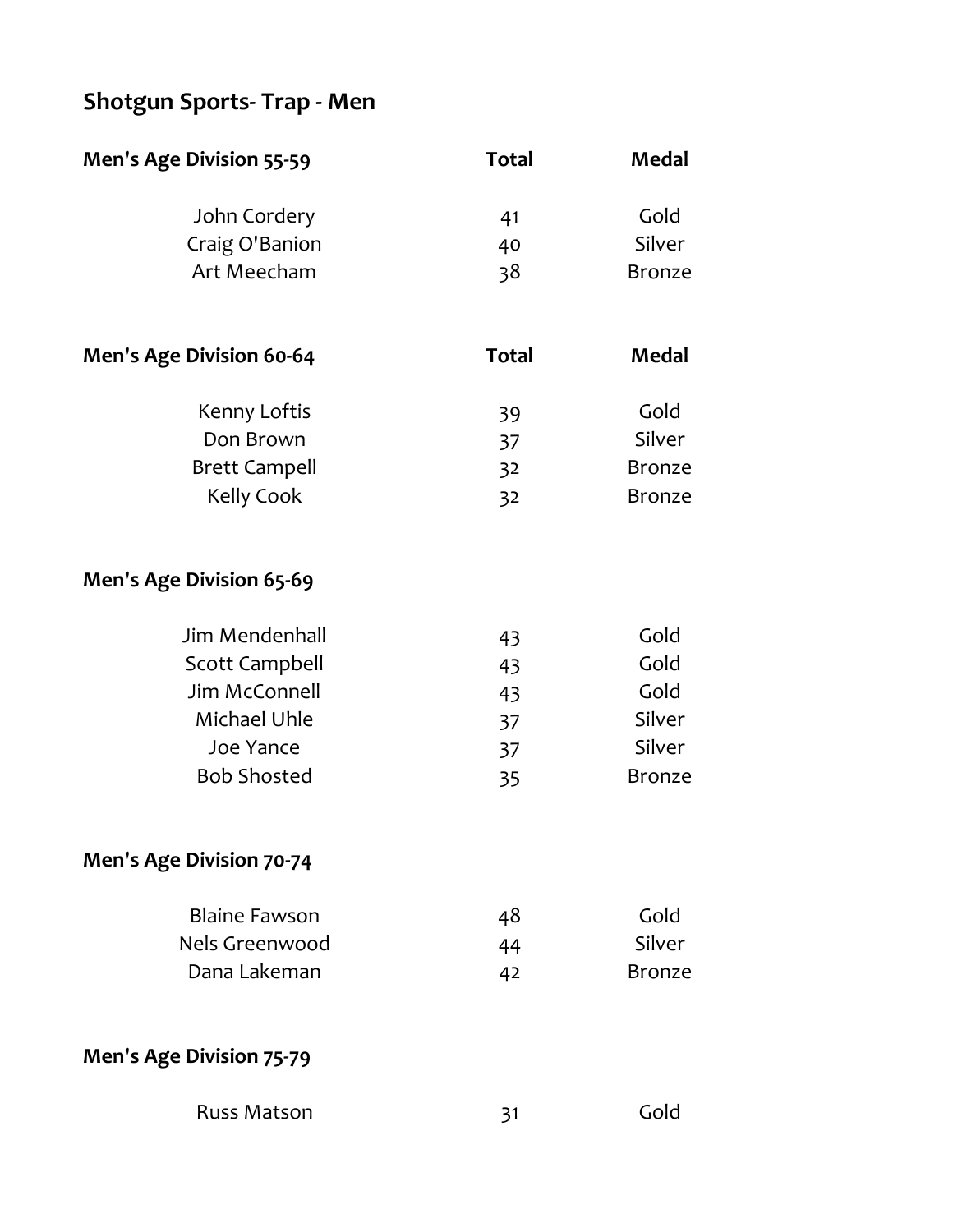| <b>Milton Riley</b>                                                         | 28                   | Silver                                  |
|-----------------------------------------------------------------------------|----------------------|-----------------------------------------|
| <b>Men's Age Division 80-84</b>                                             |                      |                                         |
| Kent Bond                                                                   | 18                   | Gold                                    |
| <b>Shotgun Sports-Trap - Women</b>                                          |                      |                                         |
| <b>Women's Age Division 55-59</b>                                           |                      |                                         |
| Joyce Redwick<br>Robyn Loftis                                               | 29<br>28             | Gold<br>Silver                          |
| <b>Shotgun Sports- Skeet - Men</b>                                          |                      |                                         |
| <b>Men's Age Division 55-59</b>                                             |                      |                                         |
| John Cordery<br><b>Kevin Seal</b><br>Craig O'Banion                         | 38<br>37<br>35       | Gold<br>Silver<br><b>Bronze</b>         |
| <b>Men's Age Division 60-64</b>                                             |                      |                                         |
| <b>Greg Schleining</b><br>Kenny Loftis<br>Don Brown<br><b>Steve Despain</b> | 46<br>46<br>34<br>33 | Gold<br>Gold<br>Silver<br><b>Bronze</b> |
| <b>Men's Age Division 65-69</b>                                             |                      |                                         |
| Ron Rogers                                                                  | 40                   | Gold                                    |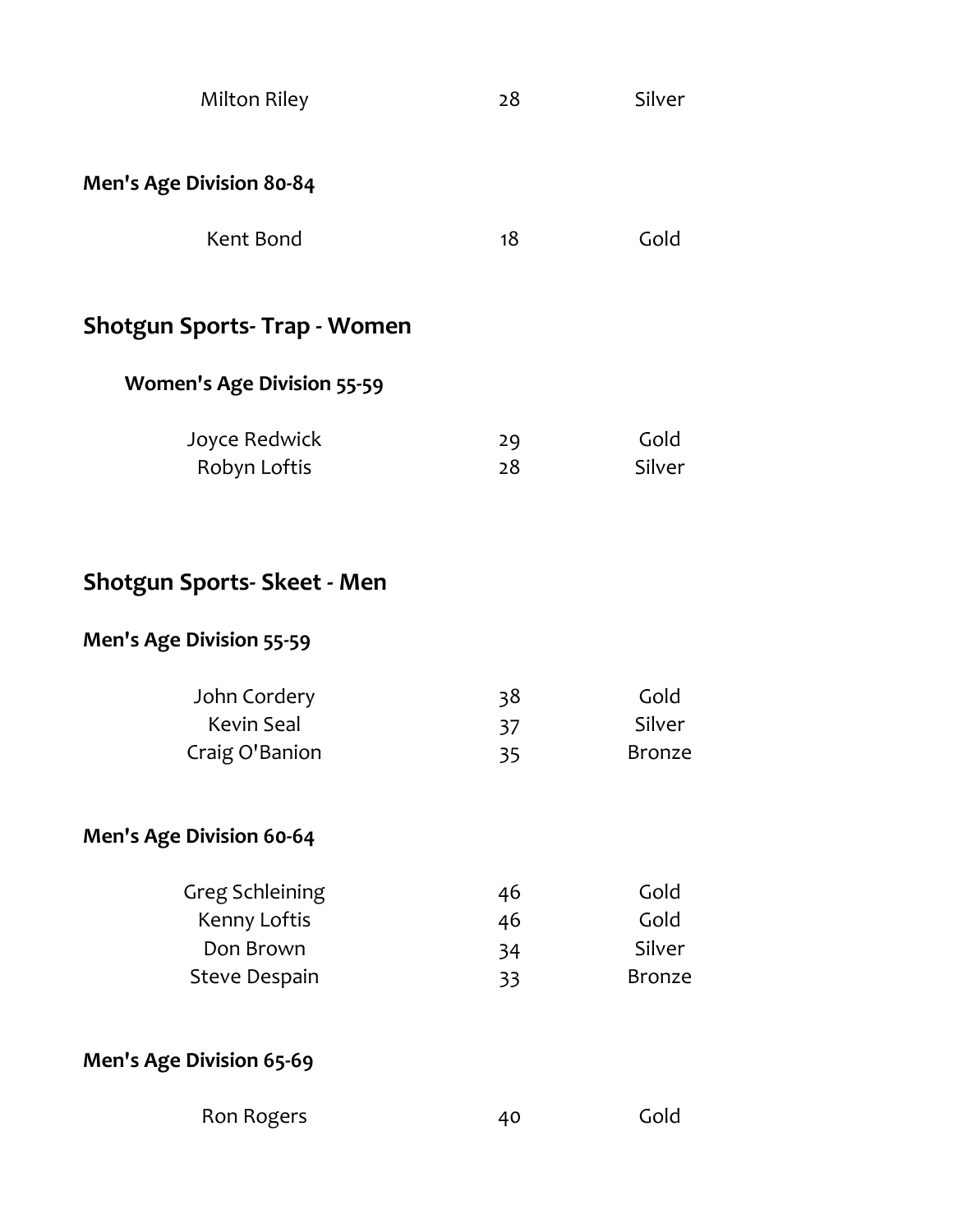| Jim McConnell                   | 39 | Silver        |
|---------------------------------|----|---------------|
| Scott Campbell                  | 38 | <b>Bronze</b> |
|                                 |    |               |
| <b>Men's Age Division 70-74</b> |    |               |
| Nels Greenwoood                 | 45 | Gold          |
| Dana Lakeman                    | 28 | Silver        |
| <b>Blaine Fawson</b>            | 27 | <b>Bronze</b> |
| <b>Men's Age Division 75-79</b> |    |               |
| Milton Riley                    | 38 | Gold          |
| <b>Russ Matson</b>              | 21 | Silver        |

# **Shotgun Sports- Clay - Men**

## **Men's Age Division 55-59**

| Kevin Seal     | 40 | Gold          |
|----------------|----|---------------|
| Craig O'Banion | 39 | Silver        |
| Art Meecham    | 27 | <b>Bronze</b> |

## **Men's Age Division 60-64**

| 43 | Gold          |
|----|---------------|
| 39 | Silver        |
| 35 | <b>Bronze</b> |
| 35 | <b>Bronze</b> |
|    |               |

**Men's Age Division 65-69**